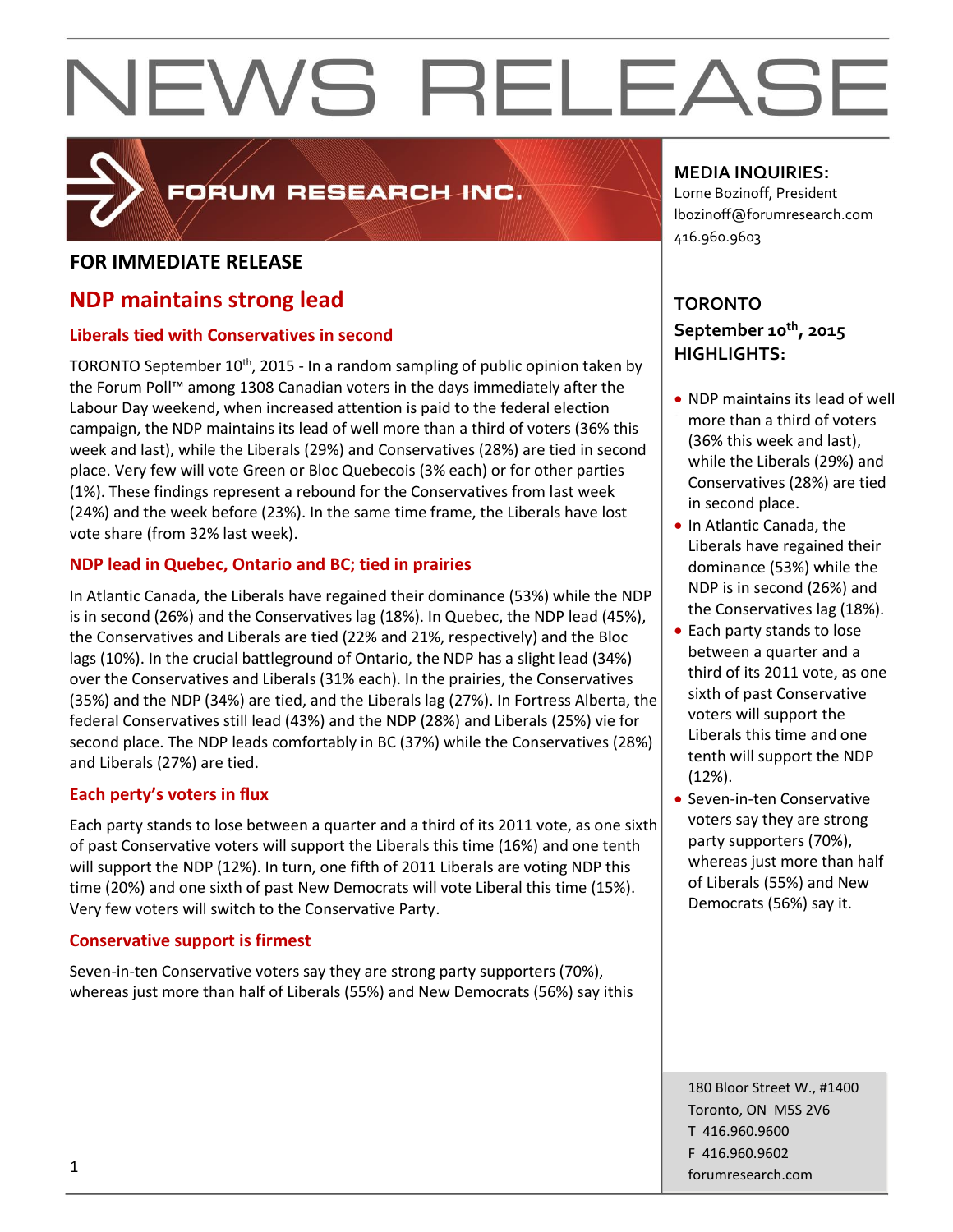

### FORUM RESEARCH INC.

### **Gender imbalance in both Conservative and Liberal vote**

Males are more likely to vote Conservative (32%) than are females (25%), whereas the opposite applies to Liberals (31% female, 26% male). There is little imbalance in the NDP vote. The Conservative vote is common to older males, the Liberal vote is characteristic of mid aged females and the NDP vote is common to the youngest in the lowest income brackets.

### **NDP minority government in the cards**

If these results are projected up to seats in the newly allocated 338 seat House, the NDP would take a minority of 139 seats, 31 fewer than required for a majority. The Conservatives would capture 113 seats, the Liberals 85, the Greens would seat their leader and no other party would be represented.

### **NDP expected to win**

In this predictive measure, one third of voters expect the NDP to win the election (33%) and this is just fewer then the proportion who will vote for them. In turn, about one quarter expect the Conservatives (26%) or Liberals (24%) to be triumphant.

### **Mulcair seen as best Prime Minister**

Tom Mulcair is seen to make the best Prime Minister (31%), but Stephen Harper has recovered ground on this measure and is not far behind (25%). Justin Trudeau lags (22%).

### **Leader approvals stable**

Tom Mulcair has the approval of half the voters (48%) and his net favourable rating (approve minus disapprove) is a very positive +19. Justin Trudeau's approval is just lower (45%) and his net is a respectable +9. Stephen Harper continues to have the approval of about 3-in-10 voters (29%, and his net score is a very negative -36. These findings have not changed significantly since last week.

### **MEDIA INQUIRIES:**

Lorne Bozinoff, President lbozinoff@forumresearch.com 416.960.9603

### **TORONTO September 10th, 2015**

### **HIGHLIGHTS:**

- Males are more likely to vote Conservative (32%) than are females (25%), whereas the opposite applies to Liberals (31% female, 26% male).
- If these results are projected up to seats in the newly allocated 338 seat House, the NDP would take a minority of 139, 31 fewer than required for a majority.
- One third of voters expect the NDP to win the election (33%) and this is just fewer then the proportion who will vote for them.
- Tom Mulcair is seen to make the best Prime Minister (31%).
- Tom Mulcair has the approval of half the voters (48%) and his net favourable rating (approve minus disapprove) is a very positive +19.

180 Bloor Street W., #1400 Toronto, ON M5S 2V6 T 416.960.9600 F 416.960.9602 example to the contract of the contract of the contract of the contract of the contract of the contract of the contract of the contract of the contract of the contract of the contract of the contract of the contract of the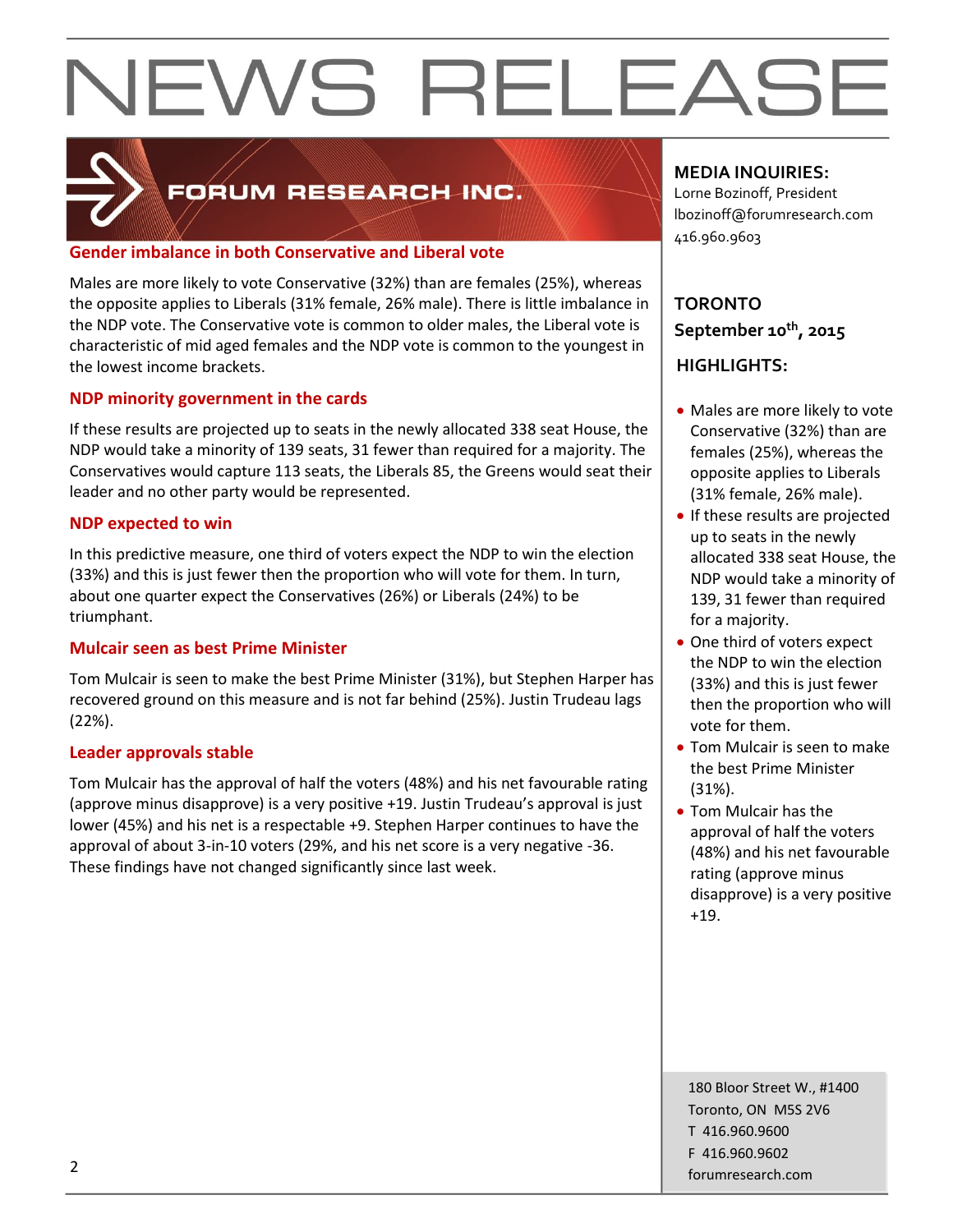

### FORUM RESEARCH INC.

### **Conservative, NDP majorities are desired outcomes**

One fifth of voters would like to see either a Conservative or an NDP majority (20% each), while just fewer would like to see an NDP-Liberal coalition (15%) or a Liberal majority (14%). Half these proportions will entertain Conservative or NDP minorities (8% each) or a Liberal minority (7%).

"After a surge of enthusiasm for the two opposition parties last week, and a bad week for the government, it appears voters are reconsidering their options. It may be that underlying opposition to accepting Syrian refugees has led to increased support for the Conservatives. This is a very volatile electorate, as we have seen, and there is more than a normal election's worth of campaigning left to go, so any number of things could happen," said Forum Research President, Dr. Lorne Bozinoff.

Lorne Bozinoff, Ph.D. is the president and founder of Forum Research. He can be reached at [lbozinoff@forumresearch.com](mailto:lbozinoff@forumresearch.com) or at (416) 960-9603.

### **MEDIA INQUIRIES:**

Lorne Bozinoff, President lbozinoff@forumresearch.com 416.960.9603

### **TORONTO September 10th, 2015**

### **HIGHLIGHTS:**

- One fifth of voters would like to see either a Conservative or an NDP majority (20% each).
- "After a surge of enthusiasm for the two opposition parties last week, and a bad week for the government, it appears voters are reconsidering their options. This is a very volatile electorate, as we have seen, and there is more than a normal election's worth of campaigning left to go, so any number of things could happen," said Forum Research President, Dr. Lorne Bozinoff.

180 Bloor Street W., #1400 Toronto, ON M5S 2V6 T 416.960.9600 F 416.960.9602 forumresearch.com and the set of the set of the set of the set of the set of the set of the set of the set of the set of the set of the set of the set of the set of the set of the set of the set of the set of the set of th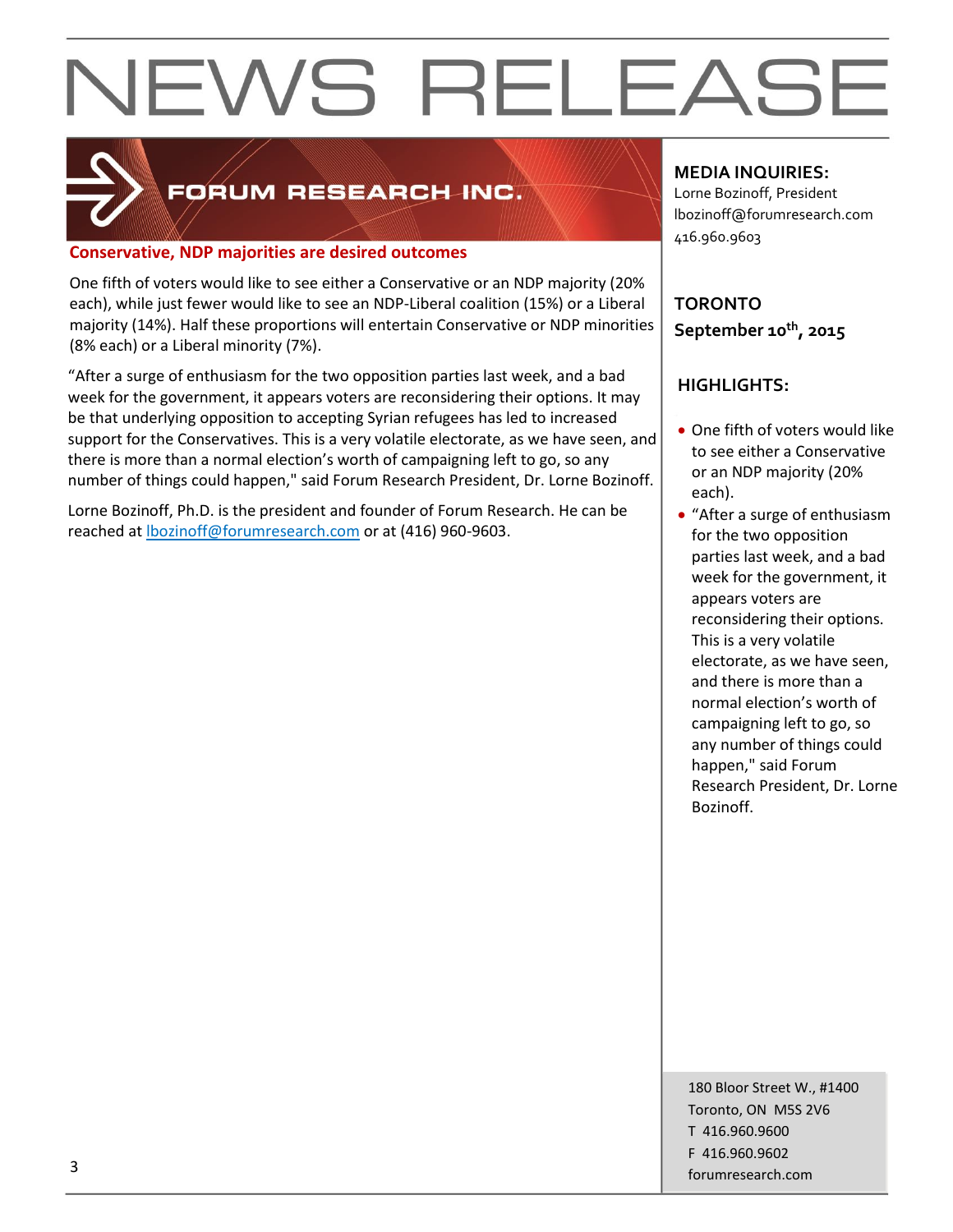### FORUM RESEARCH INC.

### **Methodology**

The Forum Poll™ was conducted by Forum Research with the results based on an interactive voice response telephone survey of 1308 randomly selected Canadians 18 years of age or older. The poll was conducted from September 9<sup>th</sup> to 10th, 2015**.**

Results based on the total sample are considered accurate +/- 3%, 19 times out of 20. Subsample results will be less accurate. Margins of error for subsample (such as age, gender) results are available at [www.forumresearch.com/samplestim.asp](http://www.forumresearch.com/samplestim.asp)

Where appropriate, the data has been statistically weighted by age, region, and other variables to ensure that the sample reflects the actual population according to the latest Census data.

This research is not necessarily predictive of future outcomes, but rather, captures opinion at one point in time. Electoral success is dependant on the parties' skill at getting out the vote. Forum Research conducted this poll as a public service and to demonstrate our survey research capabilities. Forum houses its poll results in the Data Library of the Department of Political Science at the University of Toronto.

With offices across Canada and around the world, 100% Canadian-owned Forum Research is one of the country's leading survey research firms. This Forum Poll™and other polls may be found at Forum's poll archive at [www.forumresearch.com/polls.asp](http://www.forumresearch.com/polls.asp)

**MEDIA INQUIRIES:**

Lorne Bozinoff, President lbozinoff@forumresearch.com 416.960.9603

**TORONTO September 10th, 2015**

180 Bloor Street W., #1400 Toronto, ON M5S 2V6 T 416.960.9600 F 416.960.9602 example to the contract of the contract of the contract of the contract of the contract of the contract of the contract of the contract of the contract of the contract of the contract of the contract of the contract of the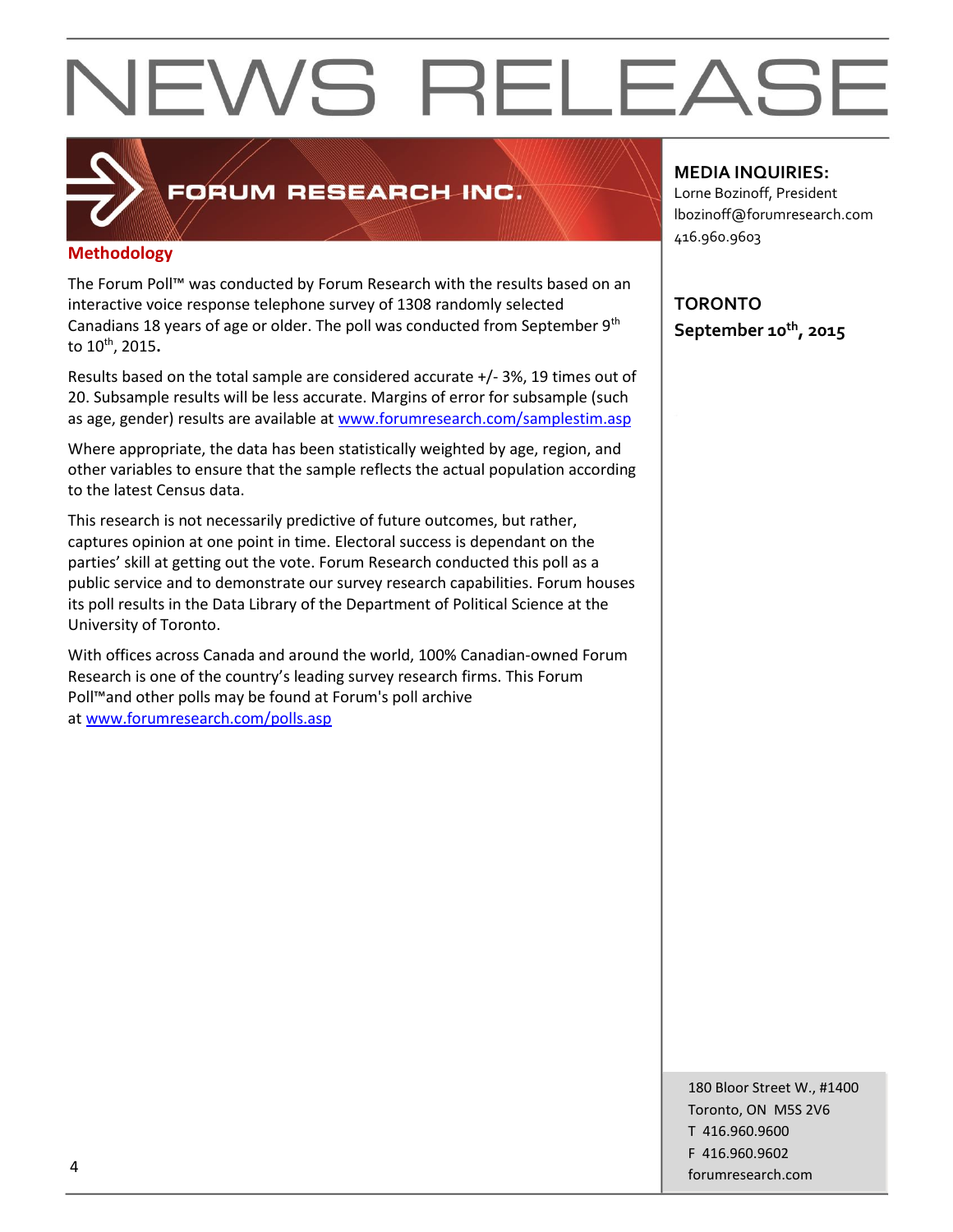### *Federal Party Preference Trending*

#### *[Decided/Leaning]*

| %                                        | Sample | <b>Cons</b> | Lib | <b>NDP</b> | <b>Green</b>   | <b>Bloc</b>    | <b>Other</b>   |
|------------------------------------------|--------|-------------|-----|------------|----------------|----------------|----------------|
| September 9-10th,<br>2015                | 1308   | 28          | 29  | 36         | 3              | 3              | 1              |
| <b>August 30-</b><br>September 1st, 2015 | 1384   | 24          | 32  | 36         | 4              | 4              | 1              |
| August 23-24th, 2015                     | 1440   | 23          | 30  | 40         | 3              | 3              | $\mathbf{1}$   |
| August 17-19th, 2015                     | 1473   | 29          | 28  | 34         | $\overline{4}$ | 4              | $\mathbf{1}$   |
| August 10-11 <sup>th</sup> , 2015        | 1392   | 28          | 27  | 34         | $\overline{4}$ | 6              | $\mathbf{1}$   |
| August 2 <sup>nd</sup> , 2015            | 1399   | 28          | 25  | 39         | 3              | 5              | $\mathbf{1}$   |
| July 29th, 2015                          | 1397   | 33          | 25  | 33         | $\overline{4}$ | 4              | $\mathbf{1}$   |
| July 21st, 2015                          | 1208   | 28          | 29  | 34         | $\overline{4}$ | 5              | $\overline{1}$ |
| July 14th, 2015                          | 1251   | 27          | 27  | 34         | 5              | $\overline{7}$ | $\mathbf{1}$   |
| July 8th, 2015                           | 1200   | 32          | 26  | 32         | 3              | 5              | $\mathbf{1}$   |
| June 29th, 2015                          | 1221   | 27          | 29  | 32         | $\overline{4}$ | 6              | $\mathbf{1}$   |
| June 23rd, 2015                          | 1268   | 28          | 28  | 36         | $\overline{2}$ | 5              | $\mathbf{1}$   |
| June 16th, 2015                          | 1281   | 26          | 28  | 34         | 5              | $\overline{7}$ | $\mathbf{1}$   |
| June 5 <sup>th</sup> , 2015              | 1156   | 31          | 32  | 28         | 5              | 3              | $\mathbf{1}$   |
| May 14th, 2015                           | 1286   | 31          | 31  | 30         | $\overline{4}$ | 3              | $\mathbf{1}$   |
| April 23rd, 2015                         | 977    | 35          | 31  | 23         | 6              | 5              | $\mathbf{1}$   |
| April 16th, 2015                         | 1365   | 33          | 35  | 22         | 6              | 3              | $\mathbf{1}$   |
| March 31st, 2015                         | 1239   | 31          | 34  | 23         | 5              | 5              | $\mathbf{1}$   |
| March 14th, 2015                         | 1370   | 32          | 36  | 21         | 6              | $\overline{4}$ | $\mathbf{1}$   |
| February 11th, 2015                      | 1018   | 32          | 39  | 17         | 5              | 4              | $\mathbf{1}$   |
| January 27-28th, 2015                    | 1309   | 35          | 34  | 20         | 6              | 5              | $\mathbf{1}$   |
| January 5-6th, 2015                      | 1650   | 33          | 37  | 20         | 5              | 4              | $\mathbf{1}$   |
| Dec. 10-11th, 2014                       | 1560   | 33          | 41  | 17         | 5              | 3              | $\mathbf{1}$   |
| Nov. 19-20th, 2014                       | 1442   | 33          | 36  | 18         | 8              | 4              | $\mathbf{1}$   |
| Oct. 5-8 <sup>th</sup> , 2014            | 1504   | 34          | 38  | 19         | $\overline{4}$ | $\overline{4}$ | $\mathbf{1}$   |
| Sept. 5th, 2014                          | 1267   | 34          | 40  | 18         | 3              | 4              | $\mathbf{1}$   |
| August 18-19 <sup>th</sup> , 2014        | 1798   | 32          | 41  | 17         | 5              | 5              | $\mathbf{1}$   |
| July 18th, 2014                          | 1624   | 28          | 44  | 18         | 3              | 5              | $\mathbf{1}$   |
| June 16-17 <sup>th</sup> , 2014          | 1683   | 31          | 39  | 19         | 5              | 4              | $\mathbf{1}$   |
| May 22nd, 2014                           | 1694   | 30          | 36  | 23         | 5              | 6              | $\mathbf{1}$   |
| Apr 29th, 2014                           | 1572   | 30          | 39  | 20         | $\overline{4}$ | 6              | $\mathbf{1}$   |
| Mar 25-28th, 2014                        | 1764   | 29          | 39  | 22         | 3              | 5              | $\mathbf{1}$   |
| Feb. 18-19th, 2014                       | 1824   | 29          | 39  | 21         | $\overline{4}$ | 6              | $\mathbf{1}$   |
| Jan. 23-24th, 2014                       | 1228   | 28          | 38  | 24         | $\overline{4}$ | 5              | $\mathbf{1}$   |
| Jan. 17th, 2014                          | 1779   | 28          | 37  | 25         | $\overline{4}$ | 5              | $\mathbf{1}$   |
| Dec. 12-13th, 2013                       | 1634   | 32          | 38  | 21         | 3              | 5              | $\mathbf{1}$   |
| Nov. 12-13th, 2013                       | 1834   | 29          | 38  | 22         | 4              | 6              | $\overline{1}$ |

FORUM RESEARCH INC.

### **MEDIA INQUIRIES:**

Lorne Bozinoff, President lbozinoff@forumresearch.com 416.960.9603

### **TORONTO September 10th, 2015**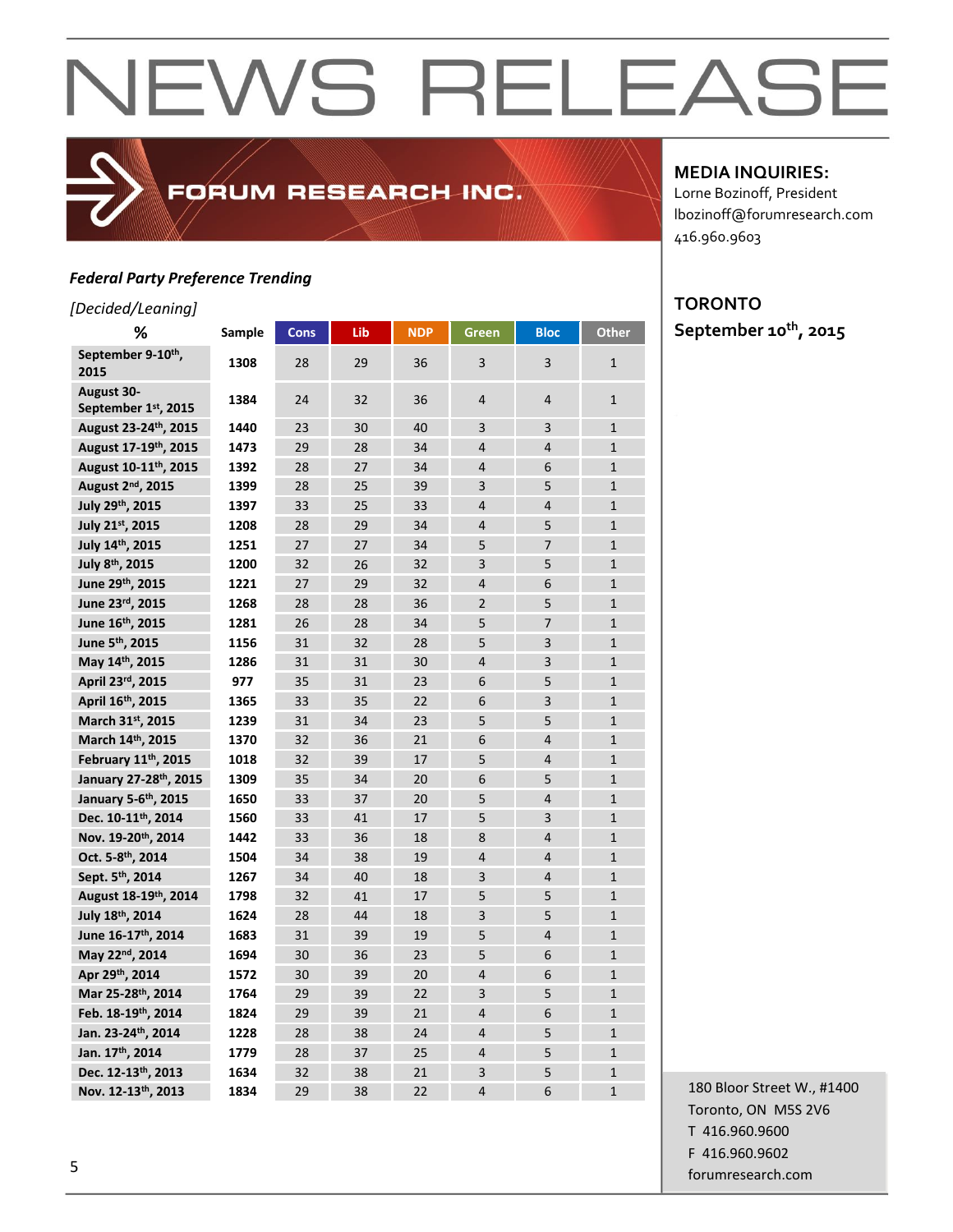### FORUM RESEARCH INC.

### *Seat Distribution Projection Trending*

| %                                 | <b>Cons</b>                              | Lib | <b>NDP</b> | <b>Green</b> | <b>Bloc</b>    | <b>Other</b>     |
|-----------------------------------|------------------------------------------|-----|------------|--------------|----------------|------------------|
| September 9-10th, 2015            | 113                                      | 85  | 139        | $\mathbf{1}$ | 0              | 0                |
| August 30-September 1st, 2015     | 73                                       | 123 | 141        | $\mathbf{1}$ | $\mathbf{0}$   | $\mathbf{0}$     |
| August 23-24th, 2015              | 87                                       | 76  | 174        | $\mathbf{1}$ | $\mathbf{0}$   | 0                |
| August 17-19th, 2015              | 123                                      | 79  | 133        | $\mathbf{1}$ | $\overline{2}$ | $\mathbf{0}$     |
| August 10-11 <sup>th</sup> , 2015 | 120                                      | 89  | 125        | $\mathbf{1}$ | 3              | $\mathbf 0$      |
| August 2 <sup>nd</sup> , 2015     | 118                                      | 58  | 160        | $\mathbf{1}$ | $\mathbf{1}$   | $\mathbf{0}$     |
| July 29th, 2015                   | 156                                      | 58  | 122        | $\mathbf{1}$ | $\mathbf{1}$   | 0                |
| July 21st, 2015                   | 121                                      | 78  | 134        | $\mathbf{1}$ | $\overline{4}$ | 0                |
| July 14th, 2015                   | 107                                      | 79  | 132        | $\mathbf{1}$ | 19             | $\mathbf{0}$     |
| July 8 <sup>th</sup> , 2015       | 155                                      | 59  | 120        | $\mathbf{1}$ | $\overline{2}$ | $\mathbf{1}$     |
| June 29th, 2015                   | 104                                      | 106 | 119        | $\mathbf{1}$ | 8              | $\mathbf 0$      |
| June 23rd, 2015                   | 116                                      | 65  | 149        | $\mathbf{1}$ | 3              | 0                |
| June 16th, 2015                   | 112                                      | 86  | 120        | $\mathbf{1}$ | 18             | $\mathbf{1}$     |
| June 5 <sup>th</sup> , 2015       | 151                                      | 101 | 83         | $\mathbf{1}$ | $\mathbf{1}$   | $\mathbf{1}$     |
| May 14th, 2015                    | 131                                      | 95  | 111        | $\mathbf{1}$ | $\mathbf{0}$   | $\mathbf{0}$     |
| April 23rd, 2015                  | 146                                      | 101 | 77         | $\mathbf{1}$ | 12             | $\mathbf{1}$     |
| April 16 <sup>th</sup> , 2015     | 142                                      | 137 | 58         | $\mathbf{1}$ | $\mathbf{0}$   | 0                |
| March 31st, 2015                  | 129                                      | 125 | 65         | $\mathbf{1}$ | 17             | $\mathbf{1}$     |
| March 14th, 2015                  | 130                                      | 138 | 65         | $\mathbf{1}$ | $\overline{4}$ | 0                |
| February 10th, 2015               | 112                                      | 194 | 30         | $\mathbf{1}$ | $\mathbf{1}$   | $\mathbf{0}$     |
| January 27-28th, 2015             | 145                                      | 125 | 61         | $\mathbf{1}$ | 5              | $\mathbf{1}$     |
| January 5-6th, 2015               | 137                                      | 126 | 70         | $\mathbf{1}$ | $\mathbf{0}$   | $\mathbf{1}$     |
|                                   | Switch from 308 to 338 seat distribution |     |            |              |                |                  |
| Dec. 10-11 <sup>th</sup> , 2014   | 109                                      | 164 | 34         | $\mathbf{1}$ | $\mathbf{0}$   | $\mathbf{0}$     |
| Nov. 19-20th, 2014                | 125                                      | 124 | 52         | $\mathbf{1}$ | 6              | $\mathbf{0}$     |
| Oct. 5-8th, 2014                  | 132                                      | 130 | 44         | $\mathbf{1}$ | $\mathbf{1}$   | $\mathbf{0}$     |
| Sept. 5 <sup>th</sup> , 2014      | 113                                      | 162 | 30         | $\mathbf{1}$ | $\overline{2}$ | $\mathbf 0$      |
| August 18-19th, 2014              | 110                                      | 142 | 51         | $\mathbf{1}$ | 4              | 0                |
| July 18th, 2014                   | 84                                       | 192 | 30         | $\mathbf{1}$ | $\mathbf{1}$   | 0                |
| June 16-17th, 2014                | 109                                      | 142 | 53         | $\mathbf{1}$ | 3              | $\mathbf{0}$     |
| May 22nd, 2014                    | 111                                      | 110 | 75         | $\mathbf{1}$ | 11             | $\mathbf{0}$     |
| Apr 29th, 2014                    | 100                                      | 158 | 39         | $\mathbf{1}$ | 10             | $\mathbf{0}$     |
| Mar 25-28th, 2014                 | 99                                       | 159 | 40         | $\mathbf{1}$ | 9              | $\mathbf{0}$     |
| Feb. 18-19th, 2014                | 100                                      | 134 | 51         | $\mathbf{1}$ | 22             | 0                |
| Jan. 23-24 <sup>th</sup> , 2014   | 104                                      | 132 | 65         | $\mathbf{1}$ | 6              | 0                |
| Jan. 17th, 2013                   | 111                                      | 130 | 61         | $\mathbf{1}$ | 5              | $\mathbf 0$      |
| Dec. 12-13th, 2013                | 110                                      | 147 | 48         | $\mathbf{1}$ | $\overline{2}$ | $\pmb{0}$        |
| Nov. 12-13th, 2013                | 108                                      | 134 | 53         | $\mathbf{1}$ | 12             | $\pmb{0}$        |
| Oct. 23rd, 2013                   | 104                                      | 146 | 47         | $\mathbf{1}$ | 10             | 0                |
| Oct. 21-22 <sup>nd</sup> , 2013   | 106                                      | 147 | 33         | $\mathbf{1}$ | 21             | 0                |
| Sept 16-17th, 2013                | 121                                      | 102 | 45         | $\mathbf{1}$ | 39             | $\mathbf 0$      |
| August 24th, 2013                 | 107                                      | 127 | 63         | $\mathbf 1$  | 10             | $\boldsymbol{0}$ |

**MEDIA INQUIRIES:**

Lorne Bozinoff, President lbozinoff@forumresearch.com 416.960.9603

### **TORONTO September 10th, 2015**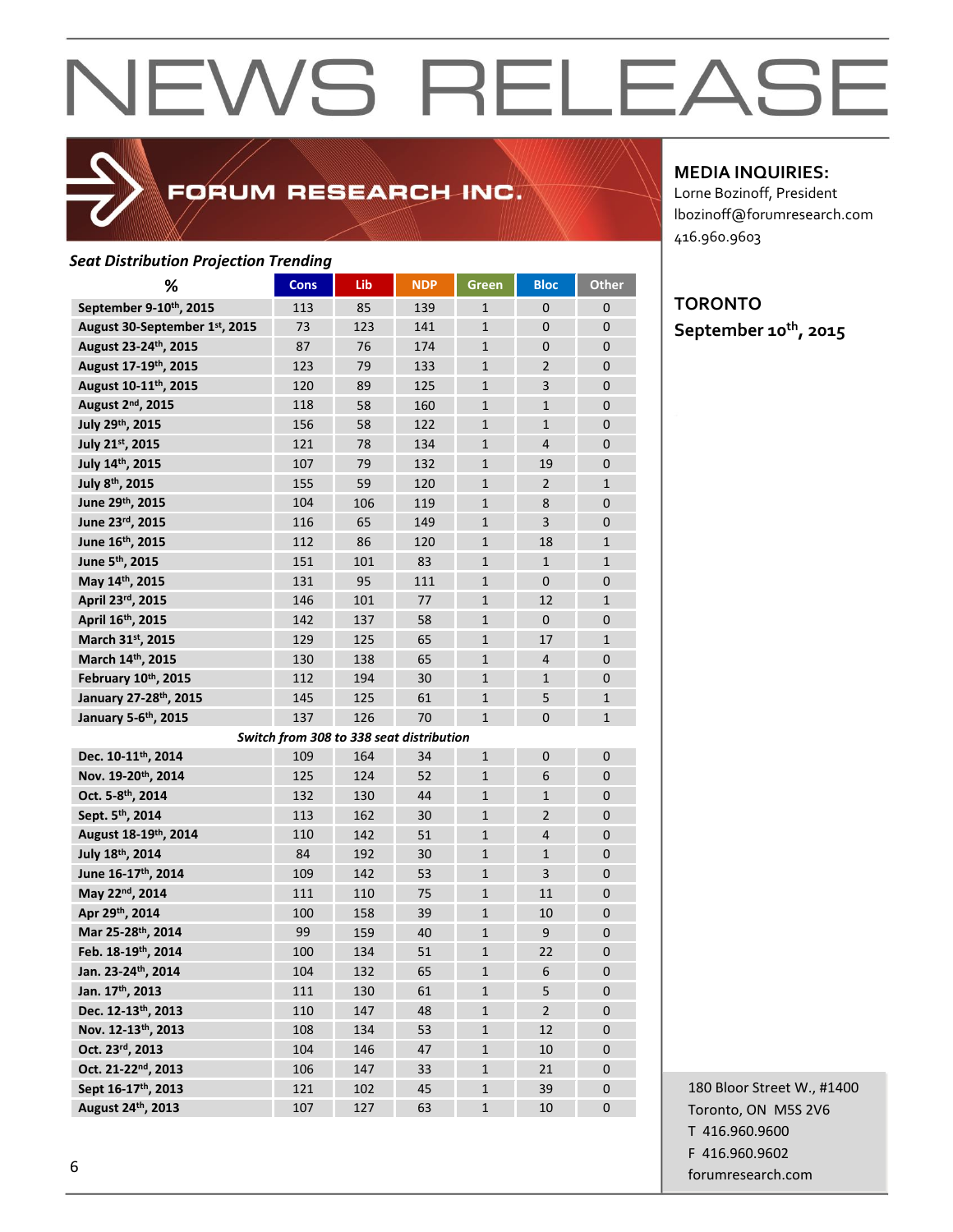### FORUM RESEARCH INC.

### **MEDIA INQUIRIES:**

Lorne Bozinoff, President lbozinoff@forumresearch.com 416.960.9603

### *Expected Federal Election Party Winner*

| %                                       | Sample | <b>Cons</b> | Lib | <b>NDP</b> | Green          | <b>Bloc</b>    | <b>Other</b>   |
|-----------------------------------------|--------|-------------|-----|------------|----------------|----------------|----------------|
| September 9-10th,<br>2015               | 1308   | 26          | 24  | 33         | $\mathbf{1}$   | $\mathbf{1}$   | $\mathbf{1}$   |
| <b>August 30-September</b><br>1st, 2015 | 1384   | 24          | 22  | 36         | $\overline{2}$ | $\mathbf{1}$   | $\mathbf{1}$   |
| August 23-24th, 2015                    | 1440   | 25          | 17  | 36         | $\overline{2}$ | $\overline{2}$ | $\mathbf{1}$   |
| August 17-19th, 2015                    | 1473   | 28          | 22  | 32         | $\overline{2}$ | $\overline{3}$ | $\mathbf{1}$   |
| August 10-11 <sup>th</sup> , 2015       | 1392   | 30          | 22  | 30         | $\overline{3}$ | $\overline{3}$ | $\mathbf{1}$   |
| August 2 <sup>nd</sup> , 2015           | 1399   | 31          | 18  | 31         | $\overline{2}$ | $\overline{2}$ | $\mathbf{1}$   |
| July 29th, 2015                         | 1397   | 34          | 18  | 29         | 3              | $\overline{2}$ | $\mathbf{1}$   |
| July 21st, 2015                         | 1208   | 30          | 24  | 29         | $\overline{2}$ | $\overline{2}$ | $\overline{2}$ |
| July 14th, 2015                         | 1251   | 27          | 24  | 28         | $\overline{3}$ | $\overline{3}$ | $\overline{3}$ |
| July 8 <sup>th</sup> , 2015             | 1200   | 30          | 24  | 28         | 3              | 3              | $\mathbf{1}$   |
| June 29th, 2015                         | 1221   | 30          | 27  | 26         | 3              | 3              | $\mathbf{1}$   |
| June 23rd, 2015                         | 1268   | 29          | 25  | 27         | $\overline{2}$ | $\overline{3}$ |                |
| June 16th, 2015                         | 1281   | 30          | 26  | 25         | $\overline{2}$ | 3              |                |
| June 5 <sup>th</sup> , 2015             | 1156   | 31          | 31  | 18         | 3              | $\overline{2}$ |                |
| May 14th, 2015                          | 1286   | 32          | 30  | 20         | $\overline{2}$ | $\overline{2}$ |                |
| April 16th, 2015                        | 1365   | 36          | 37  | 10         | 3              | 3              |                |

**TORONTO September 10th, 2015**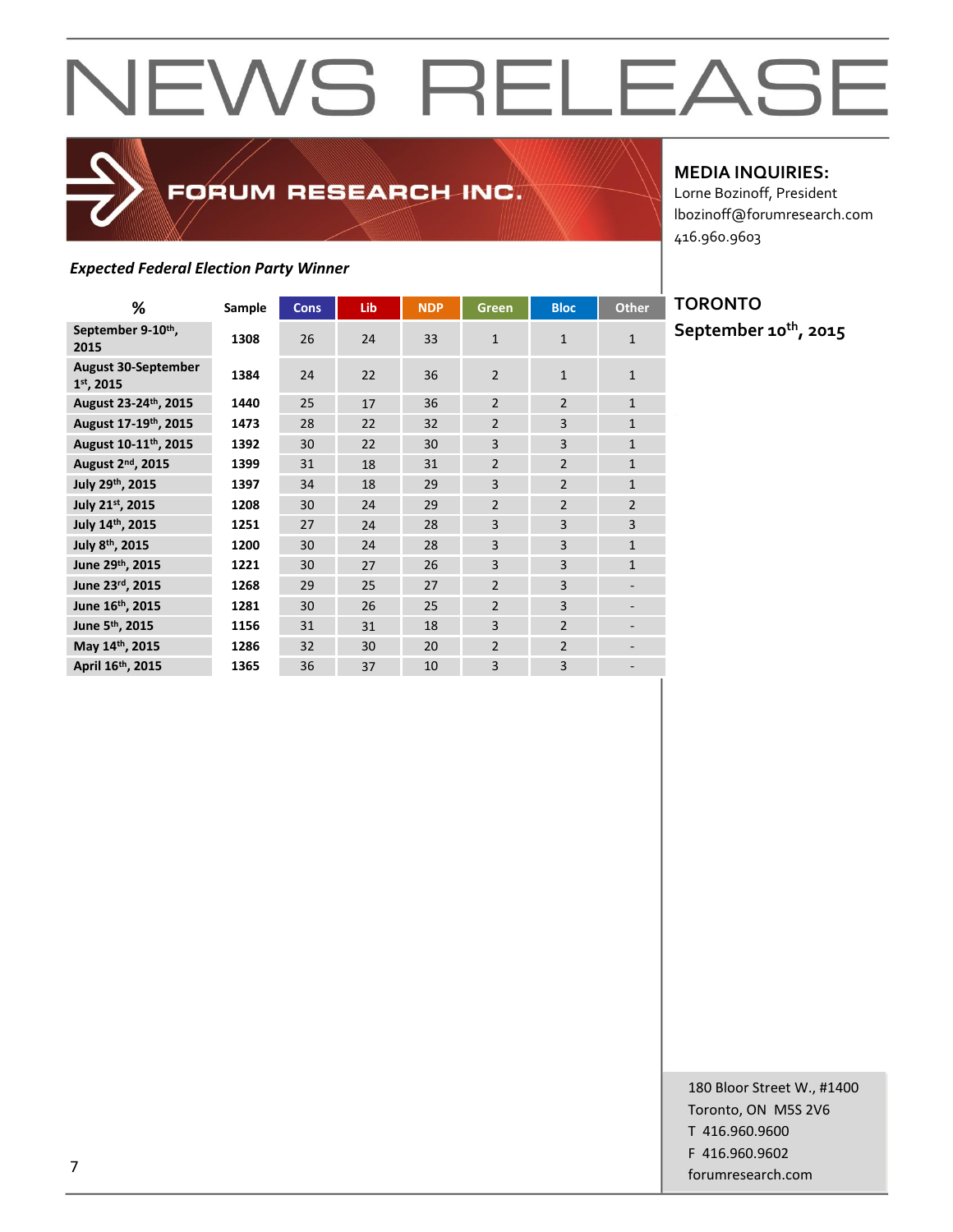### FORUM RESEARCH INC.

### *Federal Vote Preference*

*'A federal election has been called for October 19. Which party are you most likely to vote for in this election?'+'Even though you may not have made up your mind, which party are you leaning towards at this time?'*

### *[Decided/Leaning]*

### *Age / Gender*

| %                     | Total | 18-34          | 35-44          | 45-54          | 55-64 | $65+$ | Male           | Female |
|-----------------------|-------|----------------|----------------|----------------|-------|-------|----------------|--------|
| Sample                | 1245  | 185            | 186            | 186            | 310   | 378   | 687            | 558    |
| <b>Conservative</b>   | 28    | 21             | 28             | 31             | 28    | 32    | 32             | 25     |
| Liberal               | 29    | 18             | 33             | 34             | 28    | 30    | 26             | 31     |
| <b>New Democratic</b> | 36    | 53             | 32             | 30             | 36    | 31    | 35             | 38     |
| Green                 | 3     | $\overline{4}$ | 4              | $\overline{2}$ | 4     | 3     | $\overline{4}$ | 3      |
| <b>Bloc Quebecois</b> | 3     | 3              | $\overline{2}$ | 3              | 4     | 3     | 3              | 3      |
| Other                 | 1     | $\overline{2}$ | 1              | $\Omega$       | 1     | 1     | 1              |        |

### *Region*

| ℅                     | <b>Total</b> | Atl            | Que           | ON             | Man/Sask | AB                       | <b>BC</b> | <b>English</b> | <b>French</b>  |
|-----------------------|--------------|----------------|---------------|----------------|----------|--------------------------|-----------|----------------|----------------|
| Sample                | 1245         | 156            | 342           | 286            | 127      | 163                      | 168       | 913            | 332            |
| <b>Conservative</b>   | 28           | 18             | 22            | 31             | 35       | 43                       | 28        | 31             | 21             |
| Liberal               | 29           | 53             | 21            | 31             | 27       | 25                       | 27        | 32             | 20             |
| <b>New Democratic</b> | 36           | 26             | 45            | 34             | 34       | 28                       | 37        | 32             | 47             |
| Green                 | 3            | $\overline{2}$ | $\mathcal{P}$ | $\overline{4}$ | 2        | $\overline{2}$           | 7         | 3              | $\overline{2}$ |
| <b>Bloc Quebecois</b> | 3            | $\Omega$       | 10            | 0              | $\Omega$ | $\Omega$                 | $\Omega$  | 0              | 10             |
| Other                 | 1            |                | $\Omega$      | 1              | っ        | $\overline{\phantom{a}}$ | 1         |                | 0              |

### *Past Federal Vote*

| %                               | Total        | Conservative   | <b>Liberal</b> | <b>New</b><br><b>Democratic</b> | <b>Green</b>   | <b>Bloc</b><br><b>Quebecois</b> | <b>Other</b><br><b>Parties</b> |
|---------------------------------|--------------|----------------|----------------|---------------------------------|----------------|---------------------------------|--------------------------------|
| Sample                          | 1245         | 438            | 240            | 310                             | 70             | 63                              | 34                             |
| Conservative                    | 28           | 70             | 7              | 6                               | 11             | $\overline{2}$                  | 12                             |
| <b>Liberal</b>                  | 29           | 16             | 70             | 15                              | 23             | 5                               | 45                             |
| <b>New</b><br><b>Democratic</b> | 36           | 12             | 20             | 74                              | 40             | 55                              | 25                             |
| Green                           | 3            | $\mathbf{1}$   | $\overline{2}$ | 3                               | 24             | $\overline{2}$                  | 7                              |
| <b>Bloc</b><br>Quebecois        | 3            | $\overline{0}$ | $\mathbf{1}$   | 3                               | $\mathbf{1}$   | 36                              | $\mathbf 0$                    |
| Other                           | $\mathbf{1}$ | $\overline{2}$ | $\mathbf{0}$   | $\mathbf{0}$                    | $\overline{1}$ | $\mathbf 0$                     | 11                             |

### **MEDIA INQUIRIES:**

Lorne Bozinoff, President lbozinoff@forumresearch.com 416.960.9603

### **TORONTO September 10th, 2015**

180 Bloor Street W., #1400 Toronto, ON M5S 2V6 T 416.960.9600 F 416.960.9602 end to the state of the state of the state of the state of the state of the state of the state of the state of the state of the state of the state of the state of the state of the state of the state of the state of the sta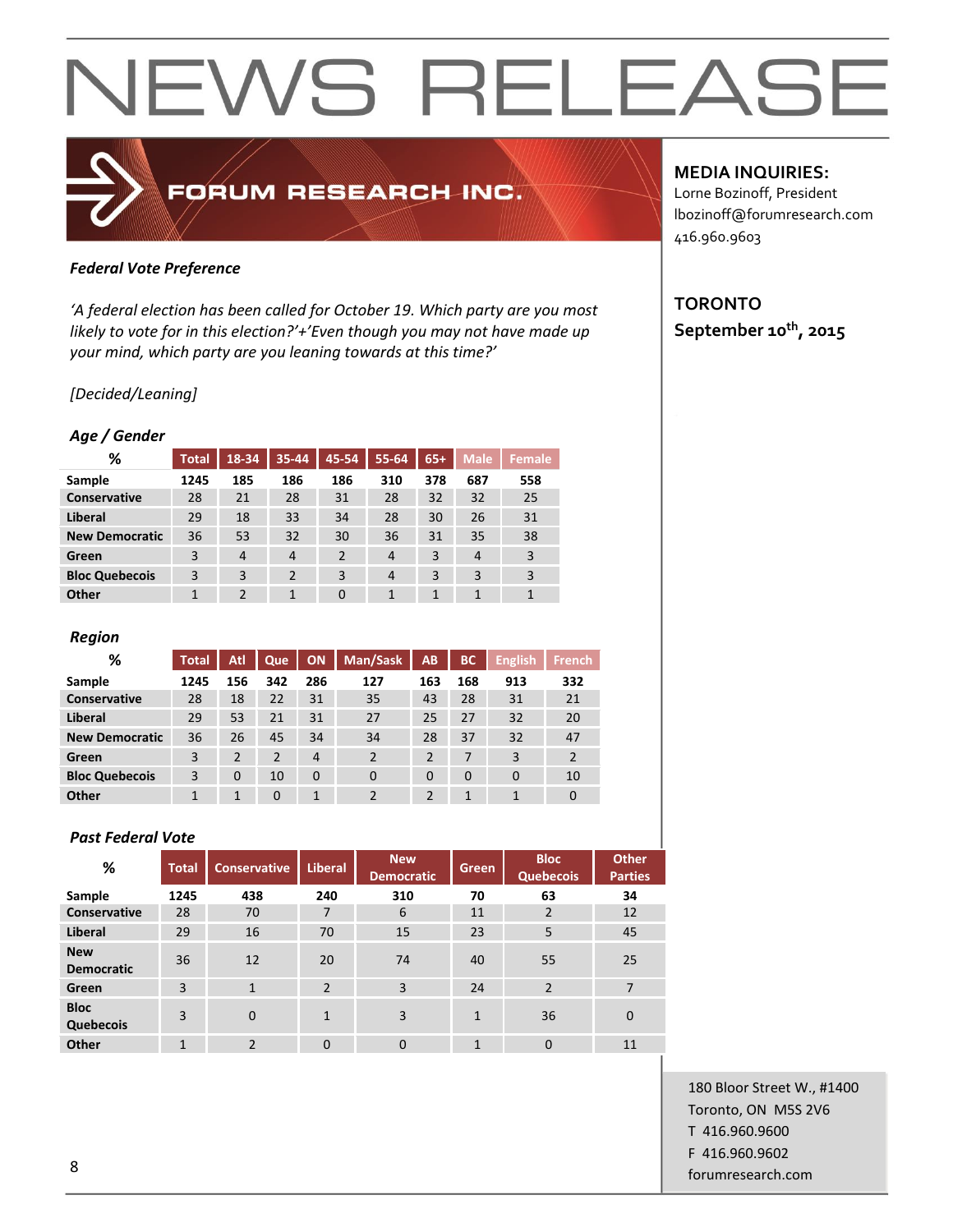

### *Strong Supporter*

*'Are you a strong supporter of that party?'*

*[Has chosen party]*

### *Age / Gender*

| %           |    |     |     |     |     |     |     | Total   18-34   35-44   45-54   55-64   65+   Male   Female |
|-------------|----|-----|-----|-----|-----|-----|-----|-------------------------------------------------------------|
| Sample 1238 |    | 184 | 183 | 185 | 310 | 376 | 685 | 553                                                         |
| <b>Yes</b>  | 61 |     | 48  | 61  | 66  |     |     | 63                                                          |
| <b>No</b>   | 39 |     |     | 39  | 34  | 25  |     | 37                                                          |

#### *Region*

| %             |                  |    |    |    | Total Atl Que ON Man/Sask AB BC English French |       |     |     |     |
|---------------|------------------|----|----|----|------------------------------------------------|-------|-----|-----|-----|
| <b>Sample</b> | 1238 154 342 285 |    |    |    | 126                                            | 161   | 167 | 906 | 332 |
| <b>Yes</b>    | 61               | 56 | 48 | 66 | 68                                             | 67    | 63  | 65  | 46  |
| <b>No</b>     | 39               | 44 |    | 34 | 32                                             | 33 37 |     | 35  | 54  |

### *Federal Vote Preference*

| %         | <b>Total</b> | <b>Conservative</b> | <b>Liberal</b> | <b>New</b><br>Democratic | Green | <b>Bloc</b><br><b>Quebecois</b> | <b>Other</b><br><b>Parties</b> |
|-----------|--------------|---------------------|----------------|--------------------------|-------|---------------------------------|--------------------------------|
| Sample    | 1238         | 328                 | 332            | 391                      |       | 38                              | 78                             |
| Yes       | 61           | 70                  | 55             | 56                       | 52    | 68                              | 78                             |
| <b>No</b> | 39           | 30                  | 45             | 44                       | 48    | 32                              | 22                             |

### **MEDIA INQUIRIES:**

Lorne Bozinoff, President lbozinoff@forumresearch.com 416.960.9603

### **TORONTO September 10th, 2015**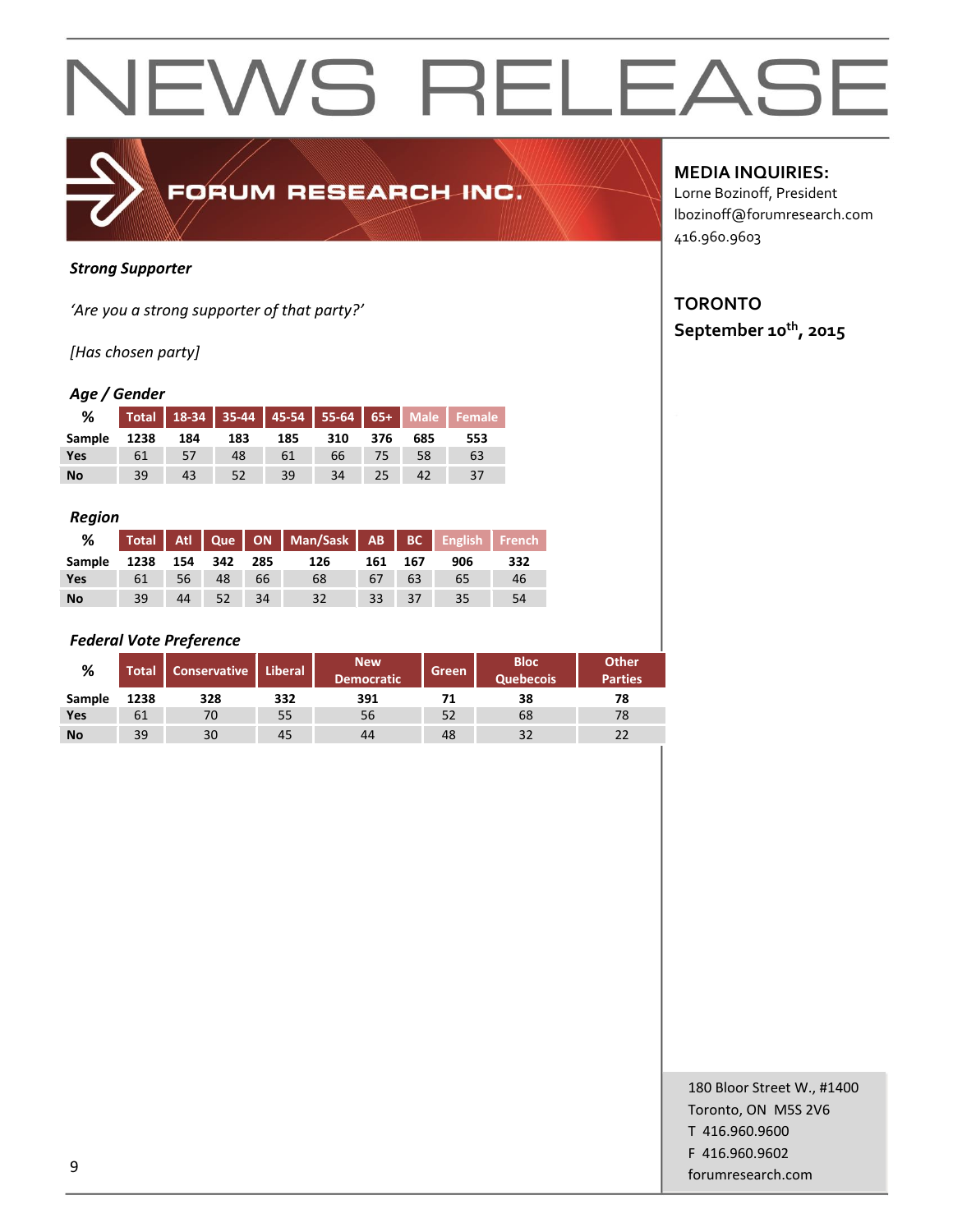

#### *Stephen Harper Approval*

*'Do you approve or disapprove of the job Stephen Harper is doing as Prime Minister?'*

### *[All Respondents]*

#### *Age / Gender*

| ℅                 | <b>Total</b> | 18-34 | $35 - 44$ | $45-54$ | $55-64$ | $65+$ | <b>Male</b> | Female |
|-------------------|--------------|-------|-----------|---------|---------|-------|-------------|--------|
| Sample            | 1308         | 200   | 193       | 198     | 324     | 393   | 707         | 601    |
| Approve           | 29           | 25    | 28        | 31      | 30      | 33    | 30          | 28     |
| <b>Disapprove</b> | 65           | 67    | 67        | 65      | 65      | 58    | 64          | 65     |
| Don't know        |              |       |           | 4       |         |       |             |        |

#### *Region*

| %                 | <b>Total</b> | <b>Atl</b>    | Que |     | ON   Man/Sask   AB |     | BC  | <b>English</b> | <b>French</b> |
|-------------------|--------------|---------------|-----|-----|--------------------|-----|-----|----------------|---------------|
| Sample            | 1308         | 164           | 359 | 304 | 131                | 173 | 174 | 959            | 349           |
| Approve           | 29           | 15            | 26  | 29  | 30                 | 42  | 31  | 30             | 25            |
| <b>Disapprove</b> | 65           | 79            | 67  | 65  | 64                 | 51  | 62  | 64             | 68            |
| Don't know        | 6            | $\mathfrak b$ |     | 6   |                    |     |     | b              |               |

### *Federal Vote Preference*

| %                 | <b>Total</b> | <b>Conservative</b> | <b>Liberal</b> | <b>New</b><br><b>Democratic</b> | Green | <b>Bloc</b><br><b>Quebecois</b> | <b>Other</b><br><b>Parties</b> |
|-------------------|--------------|---------------------|----------------|---------------------------------|-------|---------------------------------|--------------------------------|
| Sample            | 1308         | 328                 | 332            | 391                             | 71    | 38                              | 85                             |
| <b>Approve</b>    | 29           | 84                  | 12             | 5                               |       |                                 | 57                             |
| <b>Disapprove</b> | 65           | 8                   | 84             | 94                              | 90    | 82                              | 38                             |
| Don't<br>know     | 6            | 8                   | 4              |                                 | 3     | 13                              | 5                              |

### **MEDIA INQUIRIES:**

Lorne Bozinoff, President lbozinoff@forumresearch.com 416.960.9603

### **TORONTO September 10th, 2015**

180 Bloor Street W., #1400 Toronto, ON M5S 2V6 T 416.960.9600 F 416.960.9602 for the set of the set of the set of the set of the set of the set of the set of the set of the set of the set of the set of the set of the set of the set of the set of the set of the set of the set of the set of the set o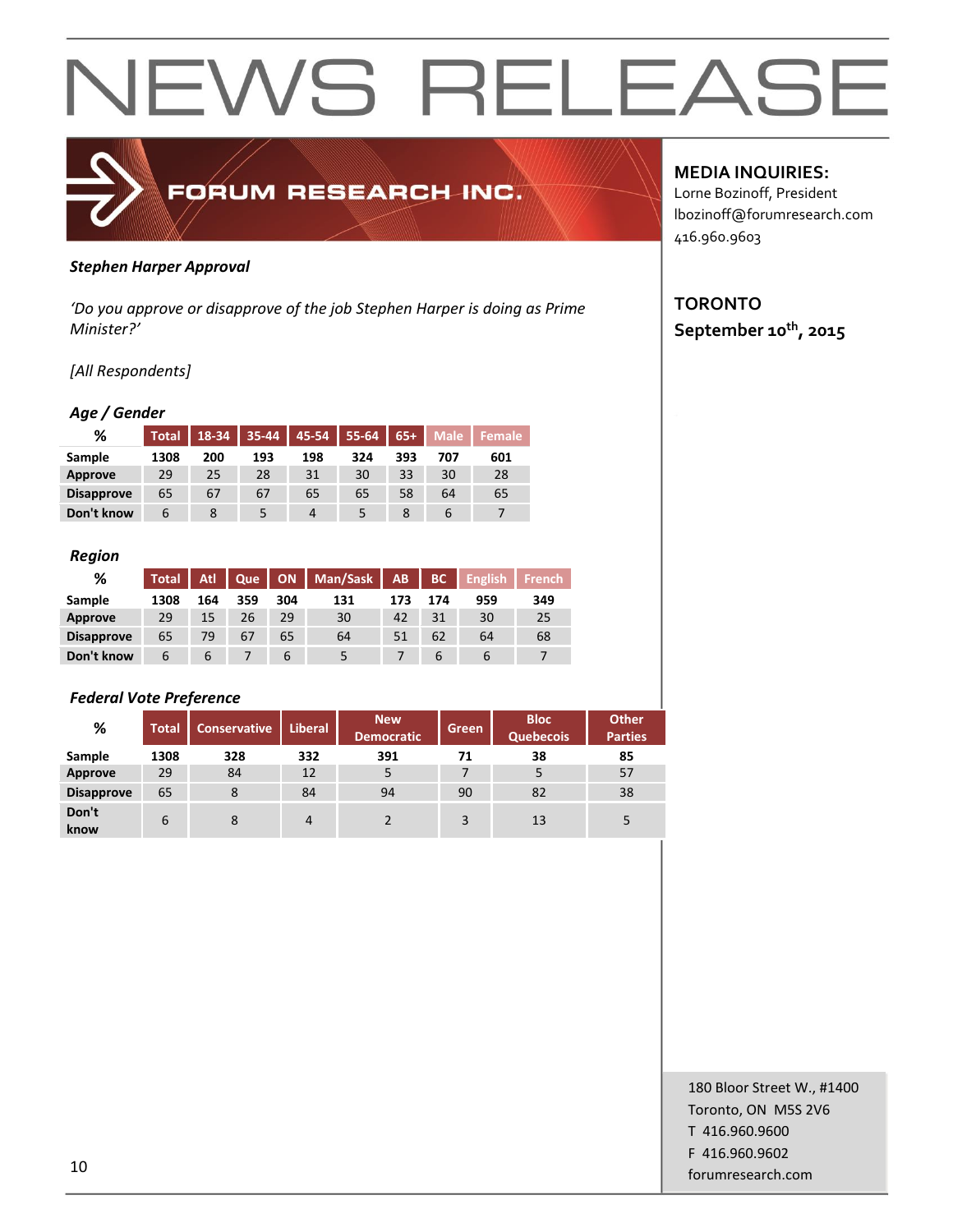

### *Tom Mulcair Approval*

*'Do you approve or disapprove of the job Tom Mulcair is doing as Leader of the Opposition?'*

### *[All Respondents]*

### *Age / Gender*

| %                 | <b>Total</b> | 18-34 | $35 - 44$ | $45-54$ 55-64 |     | $65+$ | <b>Male</b> | <b>Female</b> |
|-------------------|--------------|-------|-----------|---------------|-----|-------|-------------|---------------|
| Sample            | 1308         | 200   | 193       | 198           | 324 | 393   | 707         | 601           |
| Approve           | 48           | 45    | 49        | 51            | 50  | 48    | 49          | 47            |
| <b>Disapprove</b> | 29           | 27    | 27        | 31            | 31  | 33    | 34          | 25            |
| Don't know        | 22           | 28    | 24        | 18            | 19  | 19    |             | 28            |

### *Region*

| %                 | <b>Total</b> | Atl | Que |     | ON   Man/Sask | AB. | BC  | English | <b>French</b> |
|-------------------|--------------|-----|-----|-----|---------------|-----|-----|---------|---------------|
| Sample            | 1308         | 164 | 359 | 304 | 131           | 173 | 174 | 959     | 349           |
| Approve           | 48           | 46  | 57  | 45  | 46            | 41  | 49  | 45      | 57            |
| <b>Disapprove</b> | 29           | 24  | 24  | 29  | 36            | 41  | 31  | 31      | 24            |
| Don't know        | 22           | 30  | 19  | 26  | 18            | 17  | 20  | 24      | 18            |

### *Federal Vote Preference*

| %                 | <b>Total</b> | <b>Conservative</b> | <b>Liberal</b> | <b>New</b><br><b>Democratic</b> | Green | <b>Bloc</b><br><b>Quebecois</b> | Other<br><b>Parties</b> |
|-------------------|--------------|---------------------|----------------|---------------------------------|-------|---------------------------------|-------------------------|
| Sample            | 1308         | 328                 | 332            | 391                             | 71    | 38                              | 85                      |
| <b>Approve</b>    | 48           | 23                  | 46             | 82                              | 51    | 49                              | 16                      |
| <b>Disapprove</b> | 29           | 54                  | 31             | 6                               | 32    | 36                              | 56                      |
| Don't<br>know     | 22           | 24                  | 23             | 12                              | 18    | 16                              | 28                      |

### **MEDIA INQUIRIES:**

Lorne Bozinoff, President lbozinoff@forumresearch.com 416.960.9603

### **TORONTO September 10th, 2015**

180 Bloor Street W., #1400 Toronto, ON M5S 2V6 T 416.960.9600 F 416.960.9602 for the contract of the contract of the contract of the contract of the contract of the contract of the contract of the contract of the contract of the contract of the contract of the contract of the contract of the contra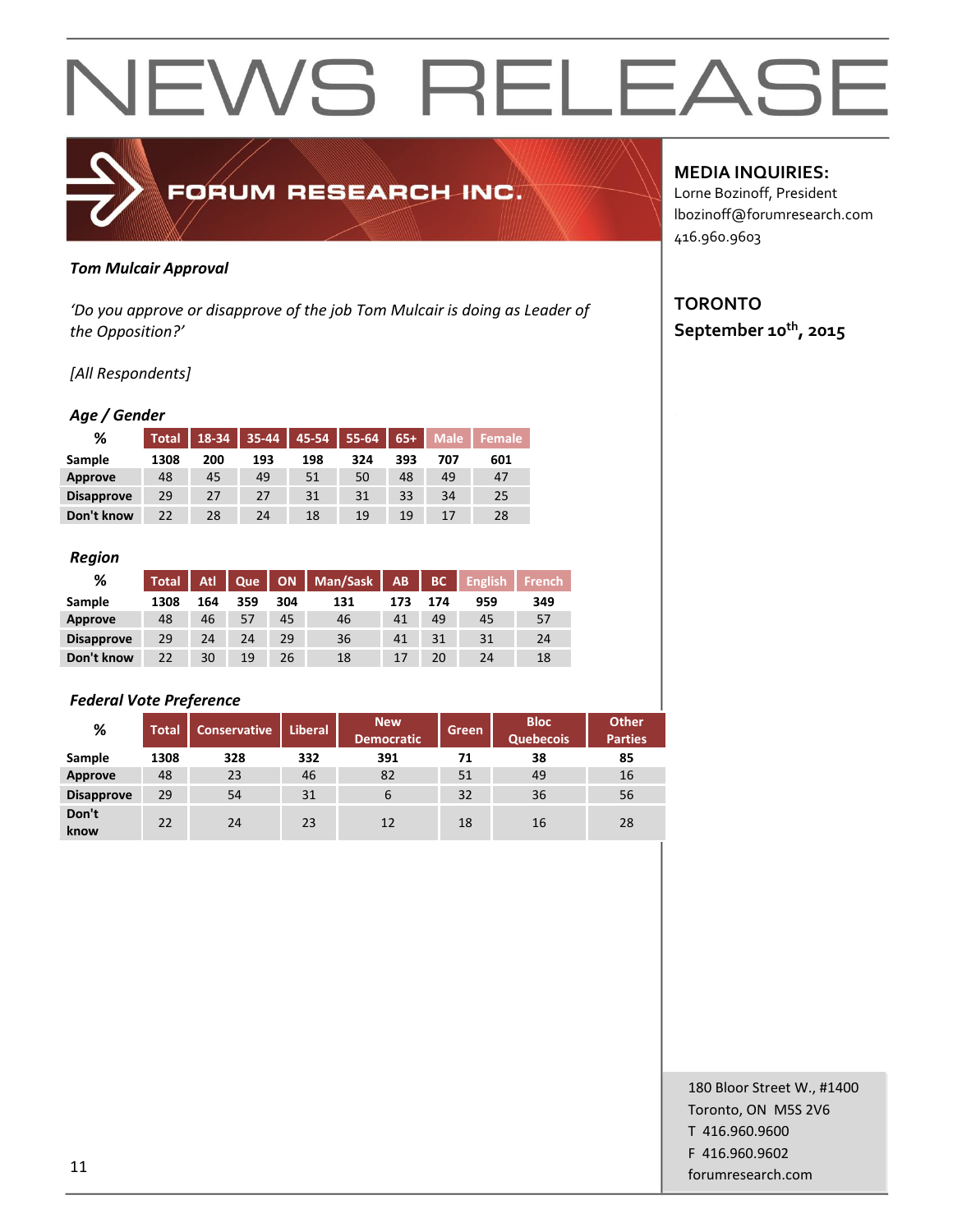

### *Justin Trudeau Approval*

*'Do you approve or disapprove of the job Justin Trudeau is doing as leader of the Liberal Party?'*

### *[All Respondents]*

### *Age / Gender*

| %                 | <b>Total</b> | 18-34 |     | $35-44$ 45-54 | 55-64 | $65+$ | <b>Male</b>     | <b>Female</b> |
|-------------------|--------------|-------|-----|---------------|-------|-------|-----------------|---------------|
| Sample            | 1308         | 200   | 193 | 198           | 324   | 393   | 707             | 601           |
| Approve           | 45           | 43    | 45  | 49            | 47    | 42    | 48              | 43            |
| <b>Disapprove</b> | 37           | 35    | 36  | 38            | 37    | 37    | 37              | 36            |
| Don't know        | 18           | 22    | 19  | 12            | 15    | 21    | 15 <sub>1</sub> | 21            |

#### *Region*

| %                 | <b>Total</b> | <b>Atl</b> | Que |     | ON   Man/Sask | AB  | BC  | <b>English</b> | <b>French</b> |
|-------------------|--------------|------------|-----|-----|---------------|-----|-----|----------------|---------------|
| Sample            | 1308         | 164        | 359 | 304 | 131           | 173 | 174 | 959            | 349           |
| Approve           | 45           | 55         | 38  | 46  | 41            | 48  | 50  | 47             | 38            |
| <b>Disapprove</b> | 37           | 27         | 44  | 36  | 33            | 37  | 32  | 35             | 43            |
| Don't know        | 18           | 19         | 18  | 19  | 26            | 15  | 18  | 18             | 19            |

### *Federal Vote Preference*

| %                 | <b>Total</b> | Conservative | <b>Liberal</b> | <b>New</b><br><b>Democratic</b> | Green | <b>Bloc</b><br><b>Quebecois</b> | Other<br><b>Parties</b> |
|-------------------|--------------|--------------|----------------|---------------------------------|-------|---------------------------------|-------------------------|
| Sample            | 1308         | 328          | 332            | 391                             | 71    | 38                              | 85                      |
| Approve           | 45           | 19           | 85             | 46                              | 44    | 31                              | 14                      |
| <b>Disapprove</b> | 37           | 70           |                | 32                              | 35    | 61                              | 59                      |
| Don't<br>know     | 18           | 12           | 9              | 22                              | 21    | 8                               | 27                      |

### **MEDIA INQUIRIES:**

Lorne Bozinoff, President lbozinoff@forumresearch.com 416.960.9603

### **TORONTO September 10th, 2015**

180 Bloor Street W., #1400 Toronto, ON M5S 2V6 T 416.960.9600 F 416.960.9602 for the contract of the contract of the contract of the contract of the contract of the contract of the contract of the contract of the contract of the contract of the contract of the contract of the contract of the contra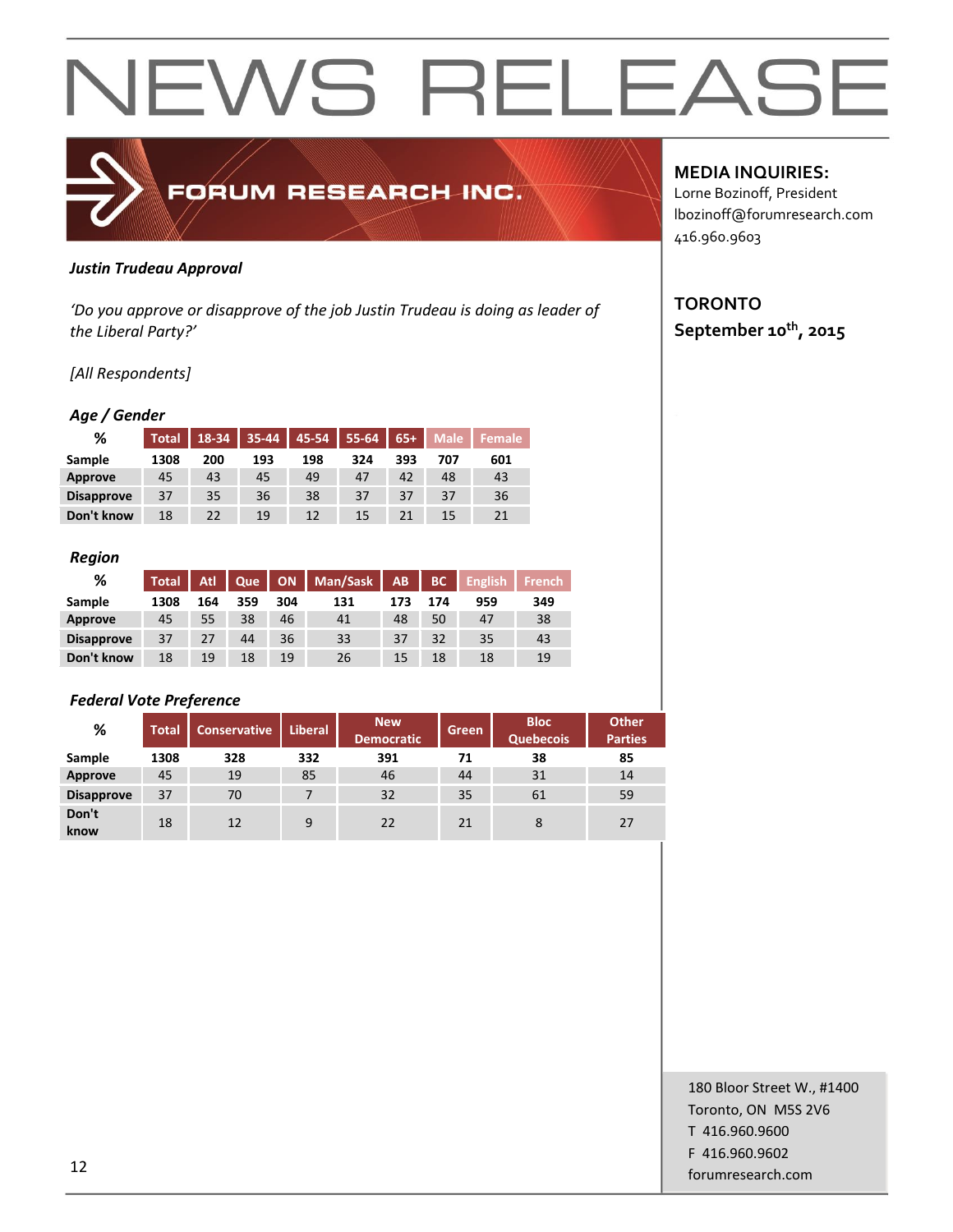

#### *Next Federal Election Winner*

*'Which party do you expect to win the federal election?'*

### *[All Respondents]*

#### *Age / Gender*

| %                     | <b>Total</b> | $18 - 34$      | 35-44          | 45-54        | 55-64          | $65+$          | <b>Male</b>    | <b>Female</b> |
|-----------------------|--------------|----------------|----------------|--------------|----------------|----------------|----------------|---------------|
| Sample                | 1308         | 200            | 193            | 198          | 324            | 393            | 707            | 601           |
| Conservative          | 26           | 23             | 25             | 25           | 29             | 30             | 27             | 24            |
| Liberal               | 24           | 23             | 26             | 26           | 21             | 22             | 22             | 26            |
| <b>New Democratic</b> | 33           | 34             | 37             | 34           | 30             | 29             | 36             | 30            |
| Green                 | $\mathbf{1}$ | 3              | $\Omega$       | $\mathbf{1}$ | $\overline{2}$ | $\overline{2}$ | $\mathbf{1}$   | 2             |
| <b>Bloc Quebecois</b> | $\mathbf{1}$ | $\overline{2}$ | $\mathbf{1}$   | $\Omega$     | 1              | $\Omega$       | 1              | $\mathbf{1}$  |
| <b>Another Party</b>  | $\mathbf{1}$ | 3              | $\overline{1}$ | $\Omega$     | $\mathbf{1}$   | $\overline{1}$ | $\overline{2}$ | $\Omega$      |
| Don't know            | 14           | 13             | 10             | 14           | 17             | 17             | 11             | 16            |

#### *Region*

| %                     | <b>Total</b> | Atl            | Que      | ON             | Man/Sask     | AB             | <b>BC</b>    | <b>English</b> | French       |
|-----------------------|--------------|----------------|----------|----------------|--------------|----------------|--------------|----------------|--------------|
| Sample                | 1308         | 164            | 359      | 304            | 131          | 173            | 174          | 959            | 349          |
| <b>Conservative</b>   | 26           | 14             | 23       | 26             | 28           | 36             | 27           | 27             | 22           |
| Liberal               | 24           | 34             | 17       | 28             | 21           | 13             | 28           | 26             | 17           |
| <b>New Democratic</b> | 33           | 30             | 47       | 28             | 33           | 26             | 30           | 29             | 47           |
| Green                 | 1            | $\overline{4}$ | $\Omega$ | $\overline{2}$ | 2            | $\overline{2}$ | $\mathbf{1}$ | $\overline{2}$ | $\mathbf 0$  |
| <b>Bloc Quebecois</b> | 1            | $\Omega$       | 1        | $\overline{2}$ | $\Omega$     | 0              | $\Omega$     | $\mathbf{1}$   | $\mathbf{1}$ |
| <b>Another Party</b>  | $\mathbf{1}$ | 1              | 1        | $\Omega$       | $\mathbf{1}$ | 6              | $\mathbf{1}$ | 1              | $\mathbf{1}$ |
| Don't know            | 14           | 16             | 10       | 15             | 14           | 17             | 12           | 15             | 11           |

### *Federal Vote Preference*

| %                               | <b>Total</b> | <b>Conservative</b> | <b>Liberal</b> | <b>New</b><br><b>Democratic</b> | <b>Green</b>   | <b>Bloc</b><br><b>Quebecois</b> | <b>Other</b><br><b>Parties</b> |
|---------------------------------|--------------|---------------------|----------------|---------------------------------|----------------|---------------------------------|--------------------------------|
| Sample                          | 1308         | 328                 | 332            | 391                             | 71             | 38                              | 85                             |
| <b>Conservative</b>             | 26           | 75                  | 4              | 7                               | 11             | 17                              | 51                             |
| <b>Liberal</b>                  | 24           | 6                   | 65             | 10                              | 26             | 14                              | 6                              |
| <b>New</b><br><b>Democratic</b> | 33           | 8                   | 19             | 69                              | 36             | 55                              | 6                              |
| Green                           | $\mathbf{1}$ | $\overline{2}$      | $\mathbf{0}$   | $\mathbf{1}$                    | 7              | $\mathbf 0$                     | $\overline{4}$                 |
| <b>Bloc</b><br>Quebecois        | $\mathbf{1}$ | $\Omega$            | $\mathbf{0}$   | $\overline{0}$                  | $\overline{2}$ | 7                               | 8                              |
| <b>Another Party</b>            | $\mathbf{1}$ | $\Omega$            | $\Omega$       | $\Omega$                        | $\Omega$       | $\mathbf{0}$                    | 13                             |
| Don't know                      | 14           | 9                   | 11             | 13                              | 18             | 7                               | 12                             |

### **MEDIA INQUIRIES:**

Lorne Bozinoff, President lbozinoff@forumresearch.com 416.960.9603

### **TORONTO September 10th, 2015**

180 Bloor Street W., #1400 Toronto, ON M5S 2V6 T 416.960.9600 F 416.960.9602 for the contract of the contract of the contract of the contract of the contract of the contract of the contract of the contract of the contract of the contract of the contract of the contract of the contract of the contra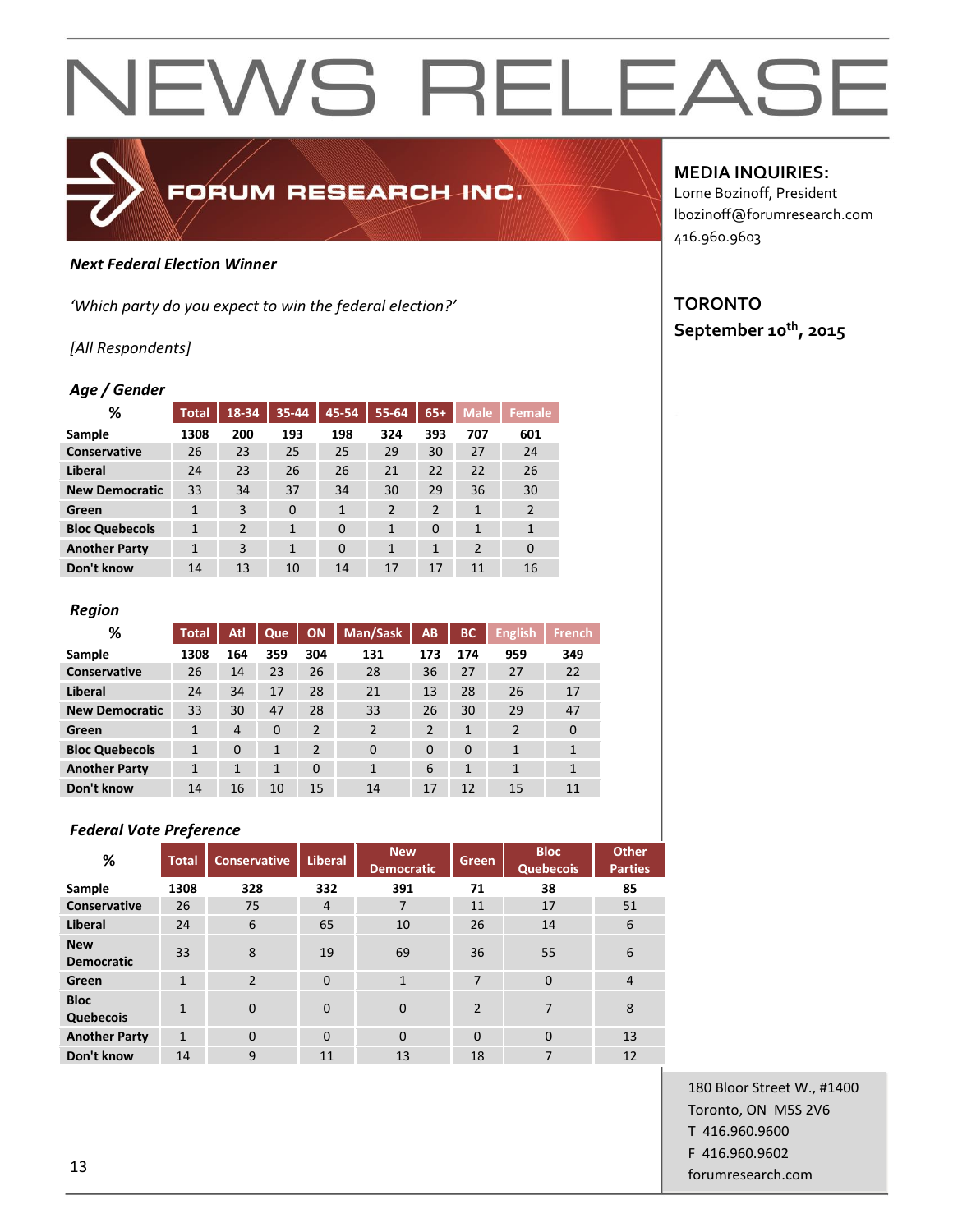

### FORUM RESEARCH INC.

### *Best Prime Minister*

*'Regardless of which party you plan to vote for, who do you think would make the best Prime Minister?' [All Respondents]*

### *Age / Gender*

| ℅                     | <b>Total</b>   | 18-34          | 35-44 | 45-54 | 55-64          | $65+$        | <b>Male</b>    | Female |
|-----------------------|----------------|----------------|-------|-------|----------------|--------------|----------------|--------|
| Sample                | 1308           | 200            | 193   | 198   | 324            | 393          | 707            | 601    |
| <b>Stephen Harper</b> | 25             | 18             | 25    | 27    | 28             | 32           | 28             | 23     |
| <b>Justin Trudeau</b> | 22             | 20             | 24    | 25    | 21             | 21           | 20             | 24     |
| <b>Tom Mulcair</b>    | 31             | 34             | 28    | 31    | 30             | 30           | 32             | 30     |
| <b>Elizabeth May</b>  | 7              | 10             | 6     | 3     | 9              | 5            | 8              | 6      |
| <b>Gilles Duceppe</b> | $\overline{2}$ | $\overline{2}$ | 4     | 1     | $\overline{2}$ | $\mathbf{1}$ | 3              | 1      |
| None of these         | 8              | 12             | 8     | 6     | 7              | 5            | 7              | 9      |
| Don't know            | 4              | 3              | 4     | 7     | 4              | 5            | $\overline{2}$ | 7      |

### *Region*

| ℅                     | <b>Total</b>   | Atl | Que            | <b>ON</b> | Man/Sask      | AB  | <b>BC</b> | <b>English</b> | <b>French</b>  |
|-----------------------|----------------|-----|----------------|-----------|---------------|-----|-----------|----------------|----------------|
| Sample                | 1308           | 164 | 359            | 304       | 131           | 173 | 174       | 959            | 349            |
| <b>Stephen Harper</b> | 25             | 16  | 18             | 27        | 29            | 42  | 25        | 28             | 17             |
| <b>Justin Trudeau</b> | 22             | 33  | 19             | 23        | 21            | 21  | 23        | 24             | 18             |
| <b>Tom Mulcair</b>    | 31             | 26  | 41             | 30        | 30            | 22  | 26        | 27             | 43             |
| <b>Elizabeth May</b>  | 7              | 11  | $\overline{4}$ | 6         | 6             | 5   | 15        | 8              | $\overline{3}$ |
| <b>Gilles Duceppe</b> | $\overline{2}$ | 1   | 7              | $\Omega$  | $\mathbf{1}$  | 1   | $\Omega$  | $\Omega$       | 7              |
| None of these         | 8              | 5   | 8              | 8         | 12            |     | 7         | 8              | 7              |
| Don't know            | 4              | 7   | $\overline{4}$ | 6         | $\mathcal{P}$ | 3   | 3         | 5              | 4              |

### *Federal Vote Preference*

| $\%$                            | <b>Total</b>   | <b>Conservative</b> | <b>Liberal</b> | <b>New</b><br><b>Democratic</b> | <b>Green</b>   | <b>Bloc</b><br><b>Quebecois</b> | <b>Other</b><br><b>Parties</b> |
|---------------------------------|----------------|---------------------|----------------|---------------------------------|----------------|---------------------------------|--------------------------------|
| Sample                          | 1308           | 328                 | 332            | 391                             | 71             | 38                              | 85                             |
| <b>Stephen</b><br>Harper        | 25             | 82                  | 5              | $\overline{2}$                  | 5              | 5                               | 52                             |
| Justin<br><b>Trudeau</b>        | 22             | $\overline{7}$      | 63             | 9                               | 14             | 19                              | 6                              |
| <b>Tom Mulcair</b>              | 31             | $\overline{3}$      | 19             | 72                              | 27             | 23                              | 6                              |
| Elizabeth<br>May                | $\overline{7}$ | $\mathbf{1}$        | 6              | $\overline{7}$                  | 38             | 9                               | 5                              |
| <b>Gilles</b><br><b>Duceppe</b> | $\overline{2}$ | $\mathbf 0$         | $\mathbf{1}$   | $\overline{2}$                  | $\overline{2}$ | 39                              | $\mathbf 0$                    |
| None of<br>these                | 8              | $\overline{2}$      | $\overline{4}$ | 5                               | 10             | $\overline{4}$                  | 31                             |
| Don't know                      | $\overline{4}$ | $\overline{4}$      | $\overline{2}$ | $\overline{4}$                  | $\overline{4}$ | $\mathbf{1}$                    | $\mathbf{1}$                   |

### **MEDIA INQUIRIES:**

Lorne Bozinoff, President lbozinoff@forumresearch.com 416.960.9603

### **TORONTO September 10th, 2015**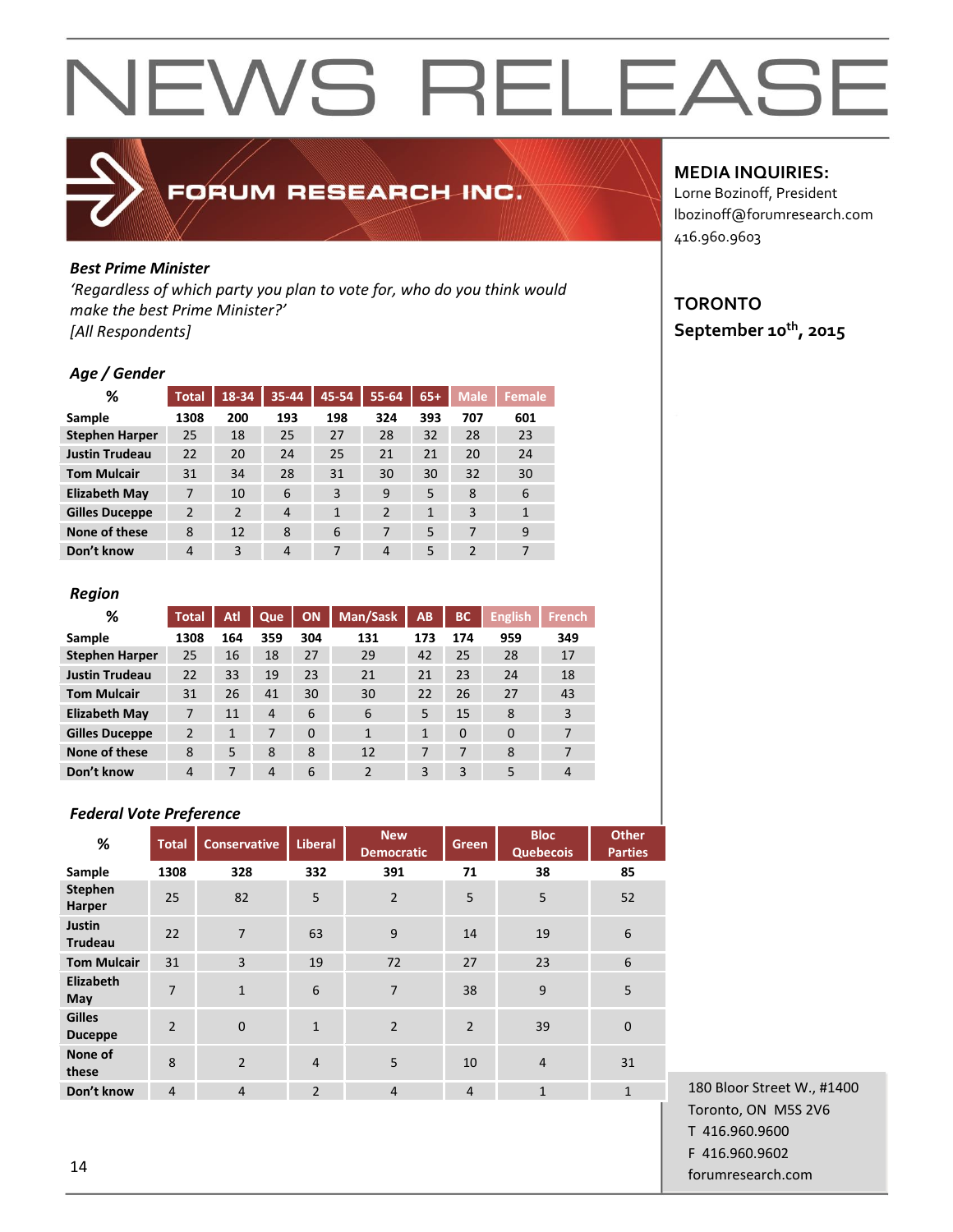

### FORUM RESEARCH INC.

### *Best Electoral Outcome*

*'Which of the following would be the best electoral outcome to this election?'*

### *[All Respondents]*

### *Age / Gender*

| ℅                            | <b>Total</b> | 18-34 | 35-44 | 45-54 | 55-64 | $65+$ | <b>Male</b> | <b>Female</b> |
|------------------------------|--------------|-------|-------|-------|-------|-------|-------------|---------------|
| Sample                       | 1308         | 200   | 193   | 198   | 324   | 393   | 707         | 601           |
| <b>Conservative majority</b> | 20           | 15    | 19    | 22    | 22    | 27    | 21          | 19            |
| <b>NDP majority</b>          | 20           | 24    | 20    | 17    | 16    | 17    | 20          | 19            |
| Liberal majority             | 14           | 7     | 16    | 17    | 15    | 18    | 14          | 14            |
| <b>Conservative minority</b> | 8            | 9     | 9     | 5     | 9     | 9     | 9           | 7             |
| <b>NDP</b> minority          | 8            | 9     | 8     | 6     | 9     | 7     | 10          | 5             |
| Liberal minority             | 7            | 6     | 7     | 8     | 9     | 4     | 7           | 6             |
| <b>NDP-Liberal coalition</b> | 15           | 18    | 14    | 17    | 14    | 10    | 13          | 17            |
| Don't know                   | 9            | 14    | 7     | 8     | 6     | 6     | 6           | 11            |

#### *Region*

| %                            | <b>Total</b> | Atl | Que | ON  | Man/Sask | AB  | <b>BC</b>      | <b>English</b> | <b>French</b> |
|------------------------------|--------------|-----|-----|-----|----------|-----|----------------|----------------|---------------|
| Sample                       | 1308         | 164 | 359 | 304 | 131      | 173 | 174            | 959            | 349           |
| <b>Conservative majority</b> | 20           | 12  | 13  | 23  | 25       | 28  | 24             | 23             | 12            |
| <b>NDP majority</b>          | 20           | 14  | 30  | 15  | 19       | 14  | 20             | 16             | 31            |
| <b>Liberal majority</b>      | 14           | 34  | 11  | 15  | 12       | 3   | 13             | 15             | 11            |
| <b>Conservative minority</b> | 8            |     | 7   | 8   | 10       | 13  | 5              | 9              | 6             |
| <b>NDP minority</b>          | 8            | 8   | 12  | 8   | 5        | 3   | $\overline{4}$ | 6              | 13            |
| Liberal minority             | 7            | 3   | 7   | 5   | 5        | 11  | 8              | 7              | 7             |
| <b>NDP-Liberal coalition</b> | 15           | 15  | 10  | 15  | 18       | 20  | 20             | 17             | 9             |
| Don't know                   | 9            | 7   | 10  | 10  | 5        | 9   | 5              | 8              | 11            |

### *Federal Vote Preference*

| %                               | <b>Total</b>   | <b>Conservative</b> | <b>Liberal</b> | <b>New</b><br><b>Democratic</b> | Green          | <b>Bloc</b><br><b>Quebecois</b> | <b>Other</b><br><b>Parties</b> |
|---------------------------------|----------------|---------------------|----------------|---------------------------------|----------------|---------------------------------|--------------------------------|
| Sample                          | 1308           | 328                 | 332            | 391                             | 71             | 38                              | 85                             |
| Conservative<br>majority        | 20             | 68                  | $\Omega$       | $\overline{2}$                  | $\overline{7}$ | $\overline{4}$                  | 45                             |
| <b>NDP</b> majority             | 20             | $\mathbf{1}$        | 3              | 53                              | 9              | 19                              | 6                              |
| Liberal majority                | 14             | $\mathbf{1}$        | 50             | $\overline{2}$                  | $\overline{2}$ | 12                              | 3                              |
| Conservative<br>minority        | 8              | 21                  | $\overline{4}$ | $\mathcal{P}$                   | 3              | 5                               | 15                             |
| <b>NDP minority</b>             | 8              | $\mathbf{1}$        | 5              | 12                              | 22             | 32                              | 3                              |
| <b>Liberal minority</b>         | $\overline{7}$ | $\mathbf{1}$        | 18             | 4                               | 6              | 3                               | $\mathbf{0}$                   |
| <b>NDP-Liberal</b><br>coalition | 15             | $\overline{3}$      | 16             | 23                              | 23             | 9                               | 10                             |
| Don't know                      | 9              | $\overline{3}$      | $\overline{3}$ | $\overline{2}$                  | 28             | 17                              | 17                             |

### **MEDIA INQUIRIES:**

Lorne Bozinoff, President lbozinoff@forumresearch.com 416.960.9603

### **TORONTO September 10th, 2015**